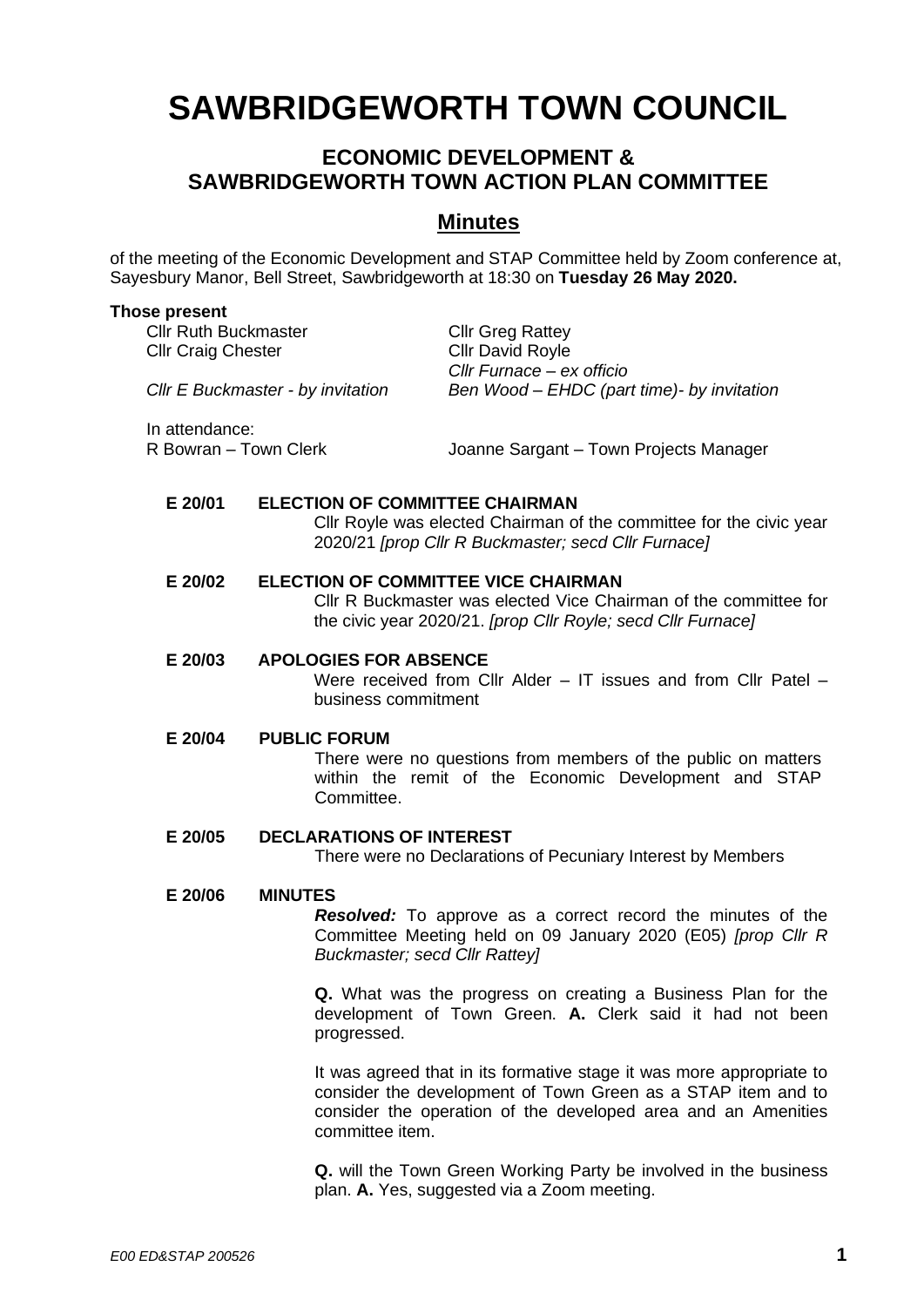#### **E 20/07 ECONOMIC DEVELOPMENT**

To review proposals for promoting economic development in the town.

Ben Wood (EHDC) described the walk about he had with Cllrs E Buckmaster, Burmicz, Rattey and Royle. This was a precursor to the Prime Minister's plan for opening up retail areas on 01 June and 15 June.

He also said all five town councils has met with EHDC by Zoom to discuss a framework for social distancing.

Phase 1 will concentrate on social distancing Phase 2 will address stimulation of the economy.

Phase 1.

Traffic management was discussed and the unsatisfactory experiences in Hertford and Bishops Stortford were noted. HertsCC are preparing a scheme for Sawbridgeworth, no time scale was quoted. Agreed that Clerk should develop a preferred proposal from the drafts circulated for submission to EHDC as the lead for the project.

From the Hertford/Bishops Stortford experience it was agreed that consultation and communications were the key elements to success.

Several topics were examined:

- Conflict with published footway works in Bell Street. Will we have prior notice? Cllr E Buckmaster to investigate.
- Favoured scheme might include 2-way working at the top of Bell Street. Clerk to develop proposal.
- 10 20 mph speed limit vital to ensure pedestrian safety. Cllr E Buckmaster said proposals were in hand.
- Keep scheme simple, most signage is generic. EHDC to order and provide.
- Questions of enforcement.
- Schools Streets initiative
- Cycleway provision
- Emphasised that local people rather than Herts CC know the town's dynamics and must be consulted. Ben Wood said EHDC would lead.
- Timescale. Ben Wood asked for proposals by 29 May, these to come to him via Cllr E Buckmaster.
- Wider schemes such as that proposed by ARUP could commence when s106 monies become available,
- Information on the re-introduction of car park charges would be detailed in a press release on 27 May.

#### Phase 2.

Question of the introduction of a market.

- Ben Wood said has some limited funds to help with a launch.
- Projects manager said work had commenced on branding. In consultation with NABMA advice would be taken on timing and this also depended on wht the changes to Bell Street would look like.
- Cllr R Buckmaster as markets champion agreed that the market should start in the Bell public house car park but that a permanent